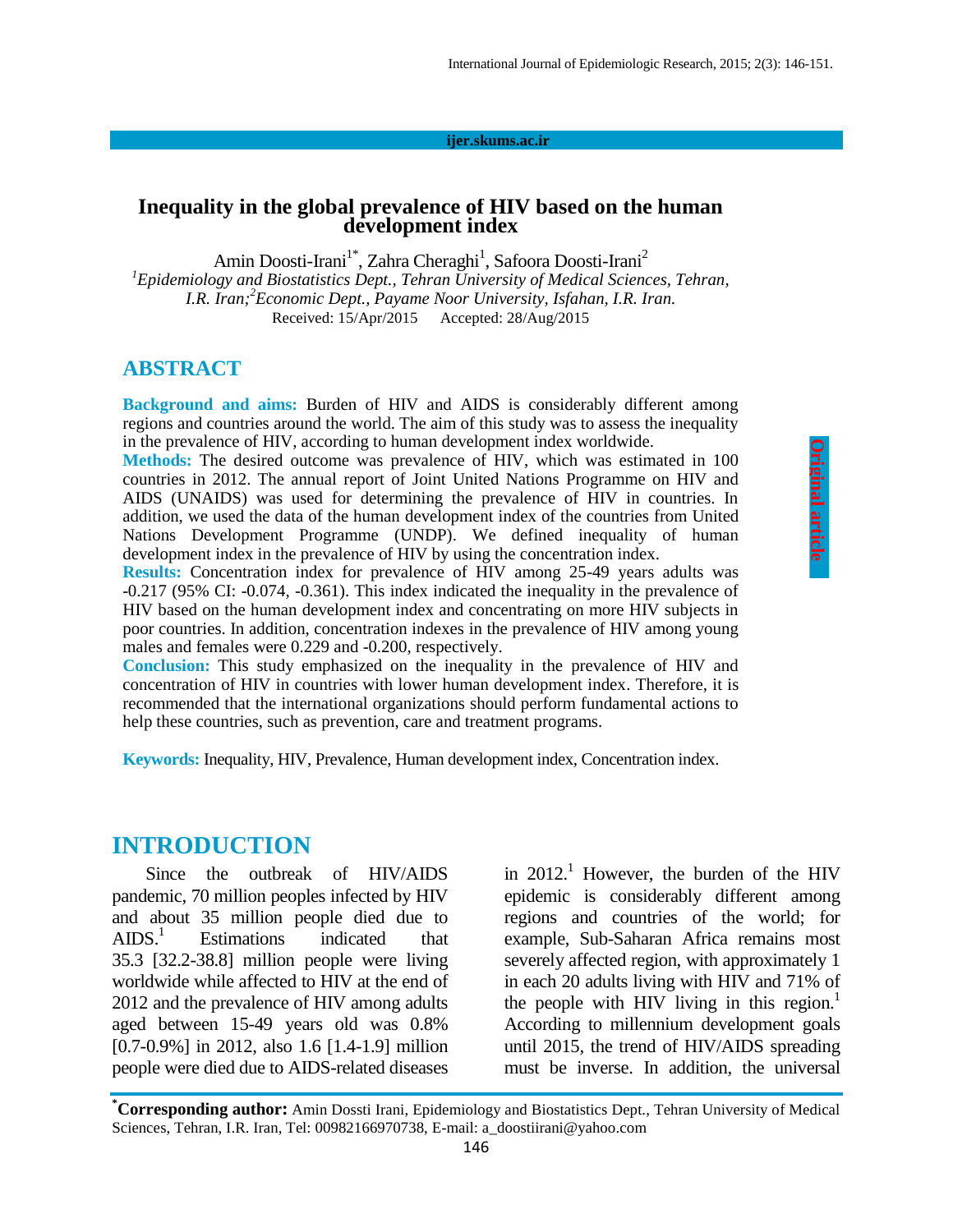access to care and treatment services of HIV/AIDS was supposed to be provided for all peoples who needed these services at the end of 2010.<sup>2</sup> The association of the prevalence of HIV with poverty demonstrated in countries with high prevalence of HIV. So, poverty is a factor which helps to spread HIV affecting on the preventive activities of HIV prevention. Moreover, about 95% of HIV infected people are living in developing countries. Therefore, evidences could show that there may be a strong association between prevalence of HIV and poor economic conditions.<sup>3</sup>

The human development index (HDI) as a mixture of indexes of income, education and life expectancy, is one of the most important development indexes in each country. Annually, HDI computed and reported by United Nations Development Program (UNDP) for each country. Countries are ranked based on HDI values. The difference between rank in gross national income and HDI shows if a country is satisfied using its income for improvement in the two non-incomes HDI dimensions, including education and life expectancy.<sup>4</sup>

The few researches studied on the association between economic status and HIV in African countries; however, there is no study about the inequality in the prevalence of HIV, according to the HDI globally. So the aim of study was to assess inequality in the prevalence of HIV, according to HDI throughout the world.

## **METHODS**

This ecological study was conducted in December 2013. We used the annual report of UNAIDS for obtaining prevalence data of HIV in countries around the world.<sup>5</sup> Data for the HDI attained for countries from UNDP which were computed and reported annually for all countries.<sup>6</sup> From 196 countries in 2012, HIV prevalence data were available for only 113 countries, HDI data were available for 148 countries, and data for both prevalence of HIV and HDI were available just for 100 countries. Unfortunately, nor HIV and neither HDI data were available for 35 countries. Finally, we collected the information of hundred countries in our analysis.

In this study, our desired outcome was prevalence of HIV in each country. Prevalence of HIV estimated annually in each country by Spectrum software and reported to UNAIDS.<sup>5</sup> HDI is a combined indicator that formed of three components such as life expectancy, level of education and the per capita income.<sup>7</sup> Since 1990 UNDP reported a set of annual reports of HDI and computed HDI for each country annually.<sup>4</sup>

The total HDI before 2010 computed as an arithmetic made of three indices, including the per capita income, level of education and life expectancy.<sup>8</sup> After 2010 the methods of HDI computation was changed. For computation of this index in the first step, we must determine the dimension indexes (education, life expectancy and income). In the second step, it is necessary to calculate the geometric mean of three indexes. The scale of HDI varies between zero and one. The value of HDI indicates the achievement in the best progresses at the level of each country. Also, it provides possible comparison among countries.<sup>9</sup>

We defined inequality in the prevalence of HIV, according to the HDI by using concentration index among different countries around the world. The value of concentration index is between -1 to +1 and its usage in socioeconomic inequality studies is frequent.<sup>10</sup> The negative value of this index is indicating that the related variable to health is more concentrated on the poor population and the positive value indicates that the related variable to health concentrated among the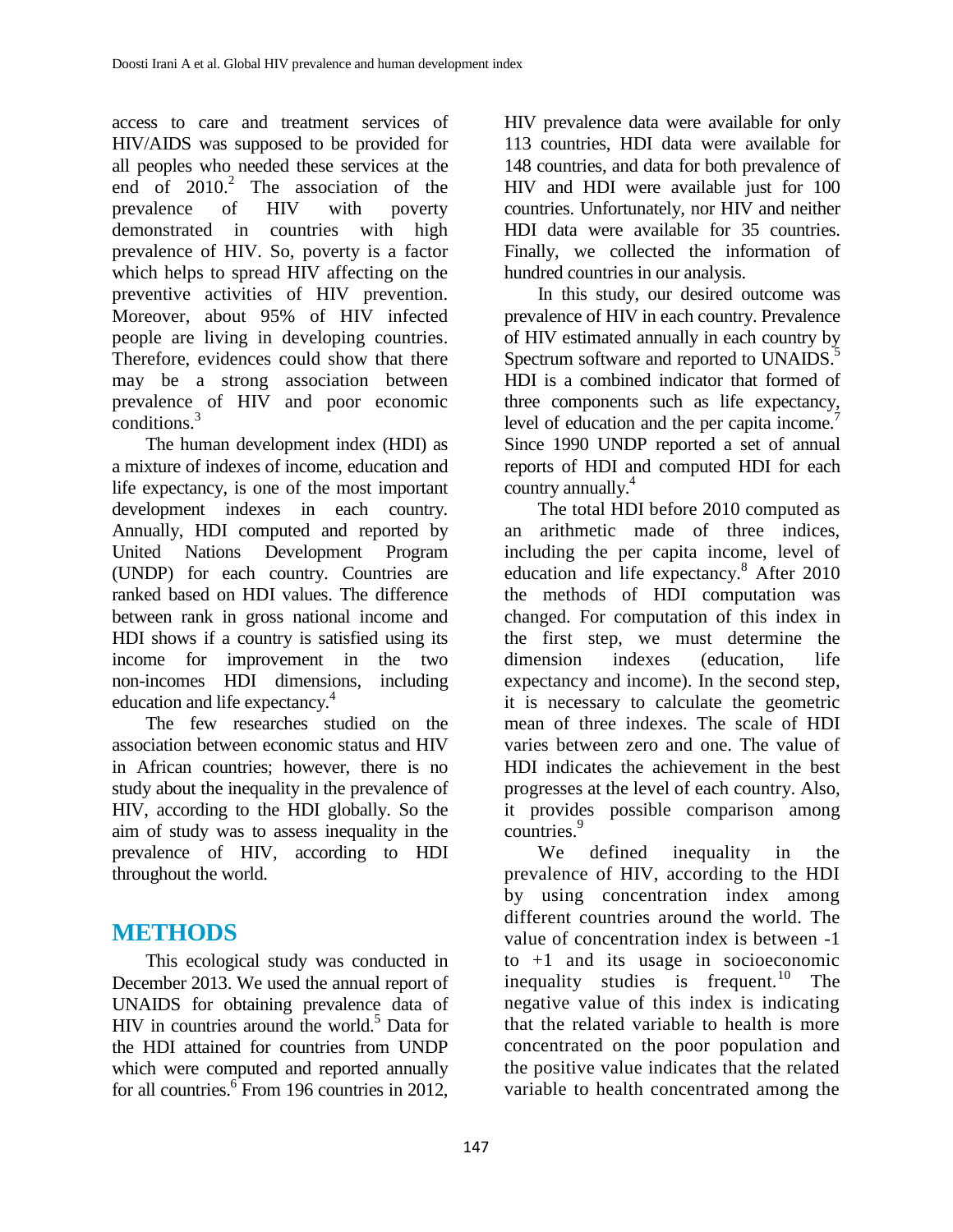rich population. When there is no inequality the value of concentration index would be zero.<sup>11</sup> We used Stata 11 (Stata Corp, College Station, TX, USA) for data analysis and results were reported at 5% (P<0.05) significant level.

### **RESULTS**

In this study, we used HIV prevalence data among 25-49 years old young men adult and women between 14-25 years old. The lowest prevalence of HIV was related to countries such as Egypt, Pakistan and Kobo about 1% and the highest prevalence was related to Swaziland in southern Africa about

26.5%. The lowest and highest HDI was related to the Democratic Republic of the Congo and Niger (HDI= 0.304) and Australia (HDI= 0.938), respectively.

The concentration index for prevalence of HIV, according to the HDI among 25-49 years old adults was -0.217 (95% CI: -0.074, - 0.361), that indicated inequality in the prevalence of HIV, which means that HIV is more concentrated on poor countries. Also, concentration 0.es for prevalence of HIV among young women and men was -0.229 and -0.200, respectively. It indicates the HIV prevalence inequality in age and gender subgroups according to HDI (Table 1).

**Table 1:** Concentration indexes for inequality of prevalence of HIV, according to HDI

| <b>Variable</b>           | <b>Concentration index</b> | 95% confidence interval |          |
|---------------------------|----------------------------|-------------------------|----------|
|                           |                            | LB                      | UB       |
| Prevalence in adults      | $-0.217$                   | $-0.361$                | $-0.074$ |
| Prevalence in young women | $-0.229$                   | $-0.372$                | $-0.087$ |
| Prevalence in young men   | $-0.200$                   | $-0.314$                | $-0.085$ |

The Lorenz curve indicates a negative concentration index. it means the prevalence of HIV in adults is concentrated on countries with low human development index rather than on high human development index in 2012 (Figure 1).



**Figure 1:** Cumulative prevalence of HIV in adults ranked by human development index

The prevalence of HIV in young women and men is concentrated on countries with low human development index rather than on high human development index in 2012 (Figure 2 and 3).



**Figure 2:** cumulative prevalence of HIV inadults ranked by human development index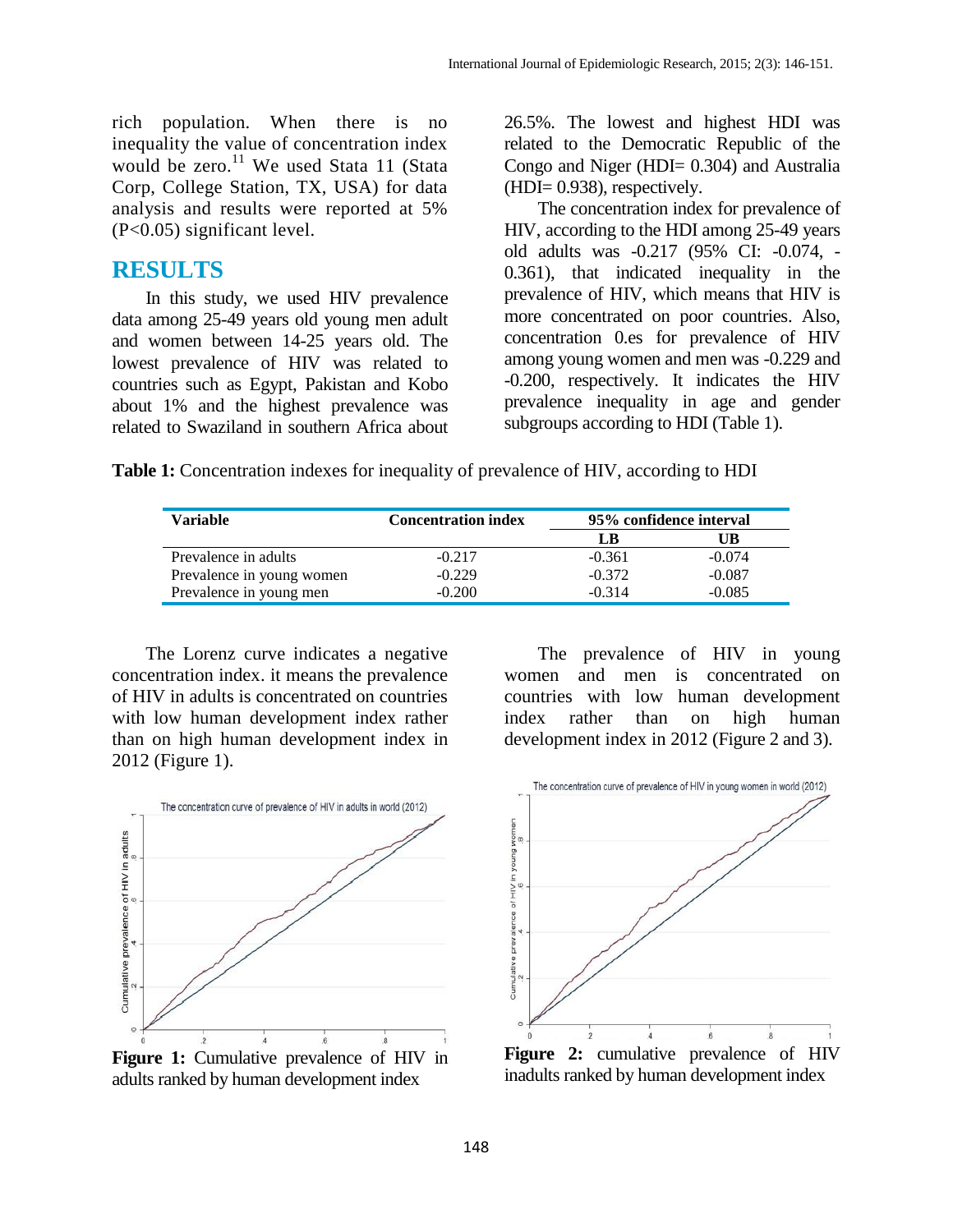

### **DISCUSSION**

Generally, the results of this ecological study indicated that HIV infection concentrated on the countries with low HDI. HDI is compounded of education, life expectancy and income and indicated status of countries in the achievement of development goals.<sup>7</sup> The results of this study showed that countries with higher prevalence of HIV have lower levels of education, income and life expectancy status compared to countries with lower prevalence of HIV.

According to the reports of UNAIDS, developing countries with low HDI like countries in sub-Saharan Africa have the highest prevalence and annual incidence rate of HIV compared to developed countries with higher HDI $^{5,6}$  On the other hand, the African countries have been most affected by the global inequality in mortality. A reason for this inequality may be due to AIDS pandemic.<sup>12</sup> Furthermore, the mortality related to AIDS decreases the life expectancy as a component of the HDI index in African and other developing countries with low level of income. Therefore, economic assistance to such countries can be helpful for developing the socioeconomic status of people. As a result the better socioeconomic status, higher level of education and income is prepared for

people. In addition, it results in decreasing the size of high risk population, such as female workers and injecting drug users, and it results decreasing the incidence of HIV in these countries.

Moreover, results of this study showed that the inequality in the prevalence of HIV, according to the HDI in young women (concentration index =  $-0.229$ ) was more than that in young men (concentration index=  $-0.200$ ); it means that having more cases of HIV in the countries with low HDI is equal to living of more young women with HIV in these countries. Other studies  $13,14$  indicated gender inequality for prevalence of HIV in countries with low HDI; that is concordant with the results of our study. A reason for gender inequality in prevalence of HIV is due to exposure to sexual partner violence in countries with low HDI. Results of a study in South African showed that the population attributable fractions for intimate partner violence was 11.9% (95% CI: 1.4, 19.3) and 13.9% (2.0, 22.2) for relationship power equity.<sup>13</sup>

Other studies showed the effect of inequality in socioeconomic status on health and different diseases.15-17 The results of our study emphasized on the effect of socioeconomic inequality in the prevalence of HIV as well. These results indicate that international organizations such as World Health organization and United Nations organization must have more focus on HIV/AIDS as one important disease especially in countries with lower HDI. International organizations must plan for helping these countries in the field of prevention; control and treatment of HIV and financial assistance for patients whom need supporting services; in fact, helping countries with low HDI can be effective in control and prevention of HIV worldwide.

The results of this ecological study also showed that HDI is relatively a suitable index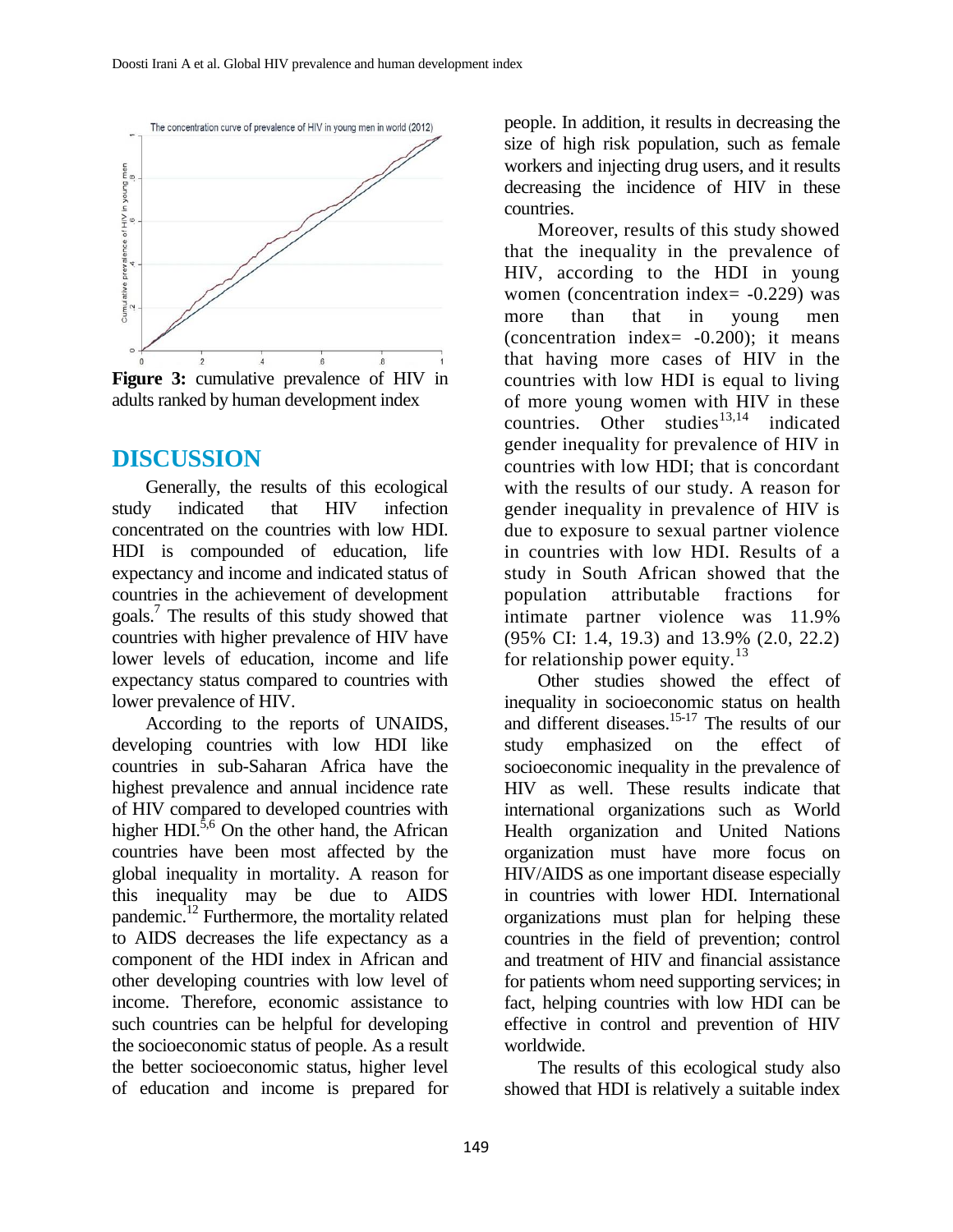for assessing the inequality of infectious diseases especially HIV and AIDS. However, we recommend conducting more studies about using HDI as a proxy of socioeconomic status for inequality different infectious diseases among countries.

This study had 2 limitations. First, we used ecological data of countries with no access to individual data in order to assess the effect of other potential factors on inequality which is the main limitation of ecologic studies; i.e., ecological fallacy. It means that the observed associations between the aggregated data between different countries, might not be true at the individual level in countries.<sup>18</sup> Second, data for prevalence of HIV or HDI for 96 countries was not accessible and we could not include these countries in this study. So, selection bias is probable in this study.

## **CONCLUSION**

According to the results of this study, HIV infection concentrated in countries with low human development index. So, level of HDI and inequality based on this index could be a good proxy for identifying the countries with high prevalence of HIV and can be helpful to prevention and control of HIV in these countries.

## **CONFLICT OF INTEREST**

The authors declare that they have no conflict of interests.

# **ACKNOWLEDGEMENT**

We are grateful to thank all people who kindly helped us in conducting this research.

## **REFERENCES**

1. World Health Organization. Global Health Observatory (GHO) HIV/AIDS [cited 09 February 2014]. Available from: http://www.who.int/gho/hiv/en/index.html.

2. UNDP. Millenium development goals: A compact among nations to end human poverty. New York, United Nations Development Programme (UNDP); 2003.

3. Lachaud JP. HIV prevalence and poverty in Africa: micro- and macro-econometric evidences applied to Burkina Faso. J Health Econ. 2007; 26(3): 483-504.

4. UNDP. Human Development Report; 2013. New York: Oxford University Press; 2013. Available from: http://hdr.undp.org/ en/content/human-development-report-2013. 5. UNAIDS. HIV estimates with uncertainty bounds 1990-2012 [cited 10 February 2014]. Available from: www.unaids.org/en/media/ unaids/contentassets/documents/epidemiolo gy/2013/gr2013/GR2013\_HIV\_Estimates\_A nnexTable.xls.

6. United Nations Development Programme. Inequality-adjusted Human Development Index [updated 27 Mar 2013; cited 10 February 2014]. Available from: http://data. un.org/DocumentData.aspx?q=gini+&id=328. 7. Morse S. For better or for worse, till the

human development index do us part? Ecol Econ. 2003; 45(2): 281-96.

8. Sagar AD, Najam A. The human development index: a critical review. Ecol Econ. 1998; 25(3): 249-64.

9. Malik K. Human development report 2013. The rise of the South: Human progress in a diverse world. The Rise of the South: Human Progress in a Diverse World (March 15, 2013) UNDP-HDRO Human Development Reports, 2013. Available from: http://hdr.undp.org/en/ content/human-development-report-2013.

10. Wagstaff A, Paci P, Van Doorslaer E. On the measurement of inequalities in health. Soc Sci Med. 1991; 33(5): 545-57.

11. Zere E, McIntyre D. Inequities in underfive child malnutrition in South Africa. Int J Equity Health. 2003; 2(1): 7.

12. Dorling D, Shaw M, Smith GD. HIV and global health: Global inequality of life expectancy due to AIDS. Br Med J. 2006; 332(7542): 662.